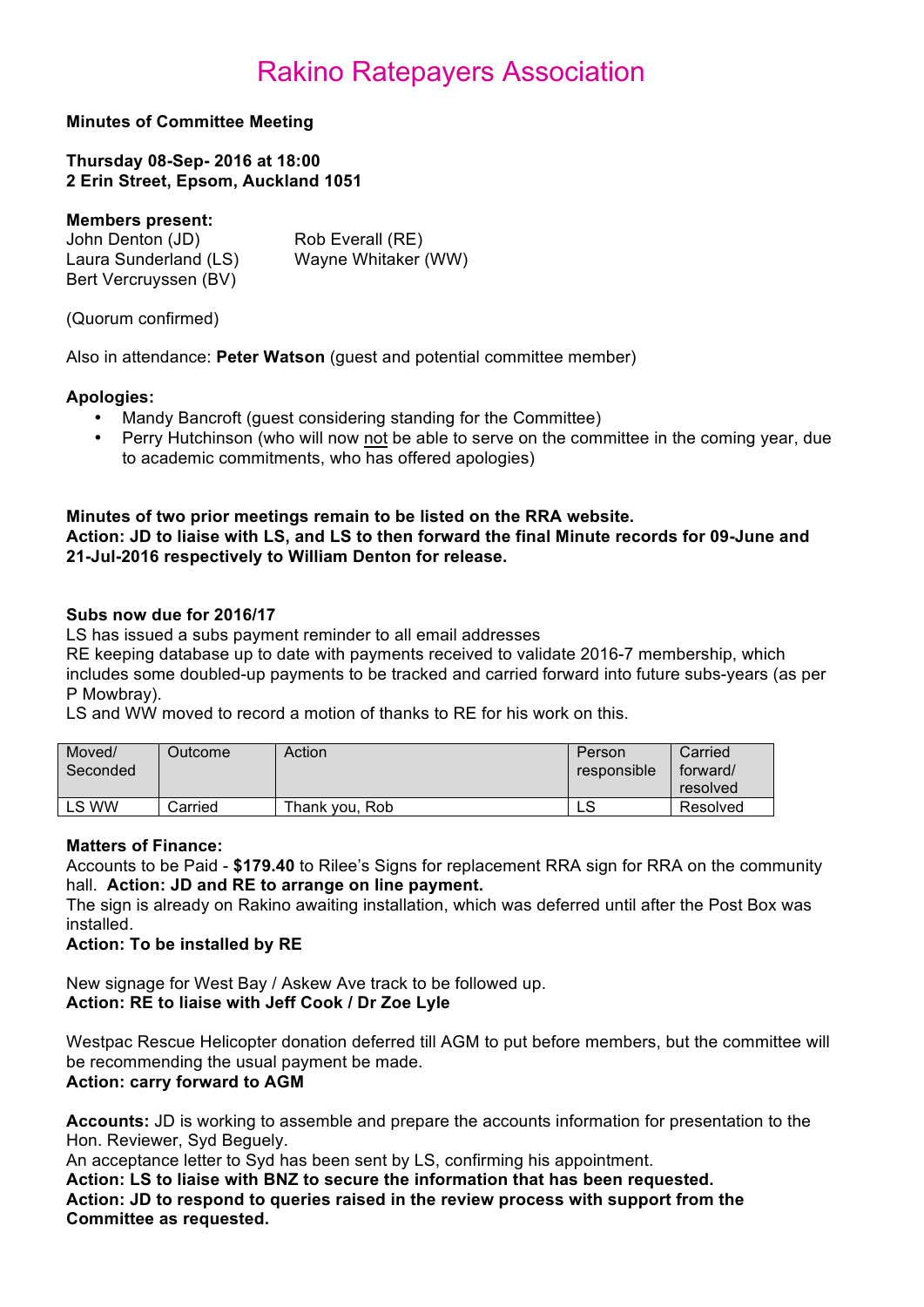#### **Correspondence - nil**

#### **Business arising:**

**AT License**: Pending site survey and proposals for the site and structure to be installed.

**Ratepayers survey:** Sent out to membership by LS 05-Sep-16, to be returned by 30-Sep-16; also posted on the 'Friends of Rakino' FB page. **Action: JD to include in newsletter.**

Responses have started to come in, mainly positive in tone.

LS continuing to field any missed members and pass information onto RE for inclusion in database. It was agreed that JD should offer our thanks to the person who assisted him in creating the on line survey with a gift of wine.

#### **Action: JD to organize appropriate thank you, to be reimbursed by RRA**

**Insurance:** Peter Watson has agreed to approach NZ Worksafe on behalf of the Committee to ascertain their view on the need for any form of liability. **Action: PW to investigate.**

**Rakino New comers 'Welcome' pack**: BV presented an outline draft; all changes and suggestions to be sent directly to him to work up an appropriate level of detail. **Action: BV to draft and present.**

**Improved Internet to island**: BV advised that central government funding was being made available to address Wi-Fi blackspots (as well as the RBI) to cover black spots in tourist areas such as the rail trail.

RE has heard indirectly that Vodafone has indicated that an update on the RBI (and our application) may come through before Christmas. There are also other specialist rural service providers who may merit investigation (competitors to Vodafone) but individual plan costs look expensive.

#### **Action: RE will follow up for the latest official update on the RBI and investigate alternatives.**

**Phone Box:** in progress, work is almost completed. RE to submit completion report to close down AKL Council grants action when notified of completion by Hank & Bev Postmaa. **Action: RE to draft and submit completion report**

#### **NZ Post Mail boxes installed in Hall stair lobby**.

Weekly Postal delivery via Belaire Ferries, currently conveyed by NZ Post staff.

**Draft Strategic Plan/ Vision Document**: To include results of survey and a draft document to be presented in October meeting. **Action: JD to produce**

**Community Hall Project:** It is anticipated that, with the pending election, Council staff will avoid decisions until new Councillors installed. The Land title needs to be resolved by Council.

Local rumours on the island about the building sitting partially on privately-owned land need to be corrected as being erroneous.

It was agreed that we need good technical information as a basis to formulate proposals back to Council as to what needs to be done, but costings based on 'real world' expert input (and not grossly inflated figures put forward by Council contractors and administrators, who may be keen to forestall or divert the project or to retain the potential income).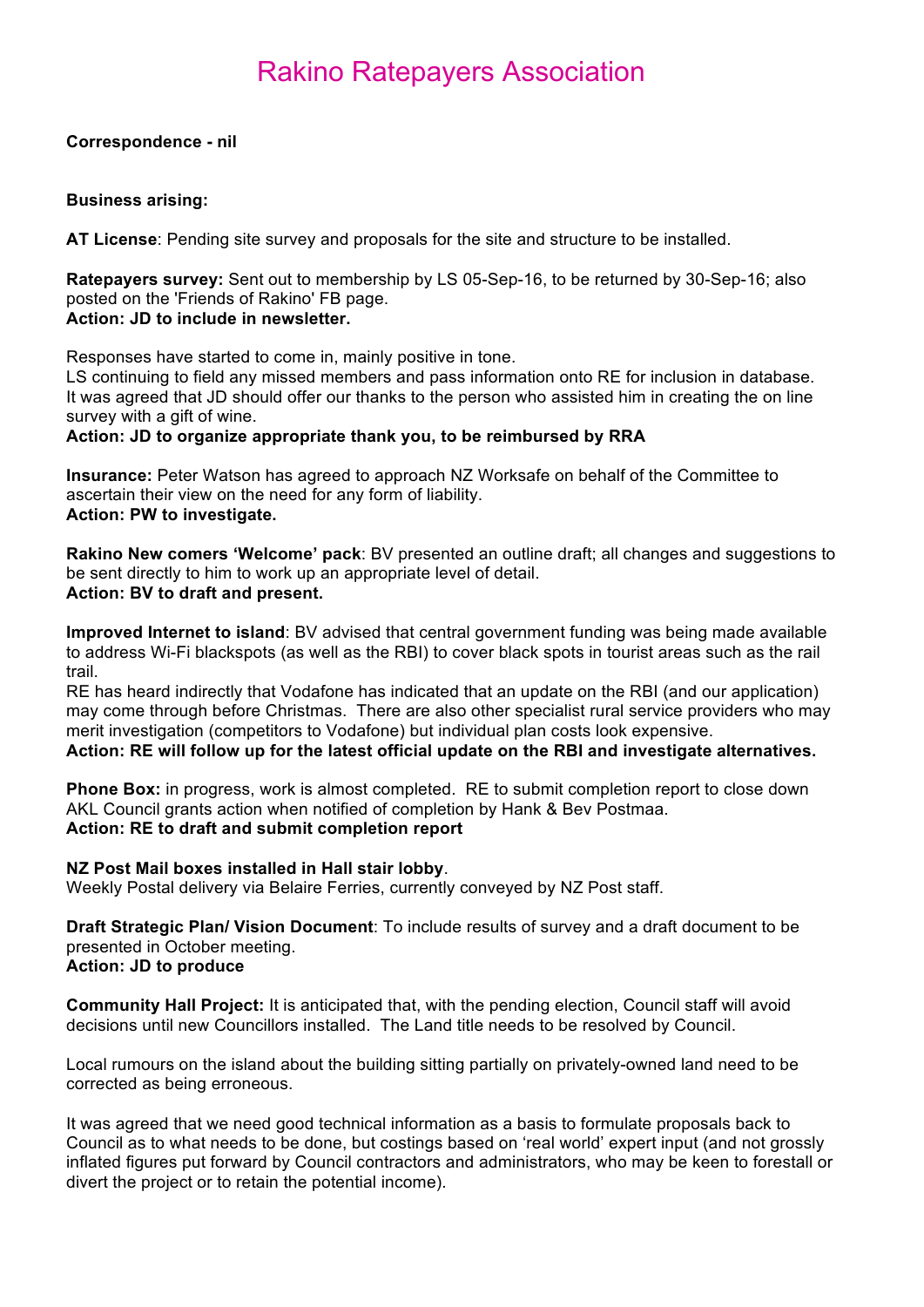#### **Actions:**

#### **PW volunteered to get a costing for raising the building on its current site. RE to check with Roger Mathews on his opinions regarding the sea wall, as he has specialist knowledge in this area.**

Chris Clews has also offered to help.

The aim is to draw together all background inputs before Christmas to then be able to present an informed case to the new AKL Council in March-April 2017 for the 2017-18 budget year.

#### **AGM Arrangements to be completed**:

- Performance Report to be completed and issued to membership, with completed Review
- Nomination forms for officers to be issued and gathered
- Confirmation Notice for AGM date/time must be published in line with stat. obligations.

**Newsletter:** Draft contents were discussed as Newsletter is due: to include New VHF codes from Oct 1<sup>st</sup>, AGM notice, reminders on island survey and payment of membership subs. **Action: JD to compile and circulate for review and urgent approval.**

**Rakino News:** It was agreed that the regular 'Rakino News' page should include:

- October AGM
- Island survey
- Nomination of Committee members
- Payment of annual subs

#### **Action: LS to draft and circulate for Committee input and approval.**

Meeting was closed at 20:10.

#### **Next Committee Meeting:**

**Thursday 19 October** *(moved back by a week as JD will be in South Island on 13-Oct)***, commencing 18:00, Dilworth School, Epsom.**

#### **Annual General Meeting: Sunday 23rd October, commencing at 14:00 in the Rakino Community Hall.**

Committee members to convene at 13:00 to set up the Hall and seating. Refreshments to be served after the meeting.